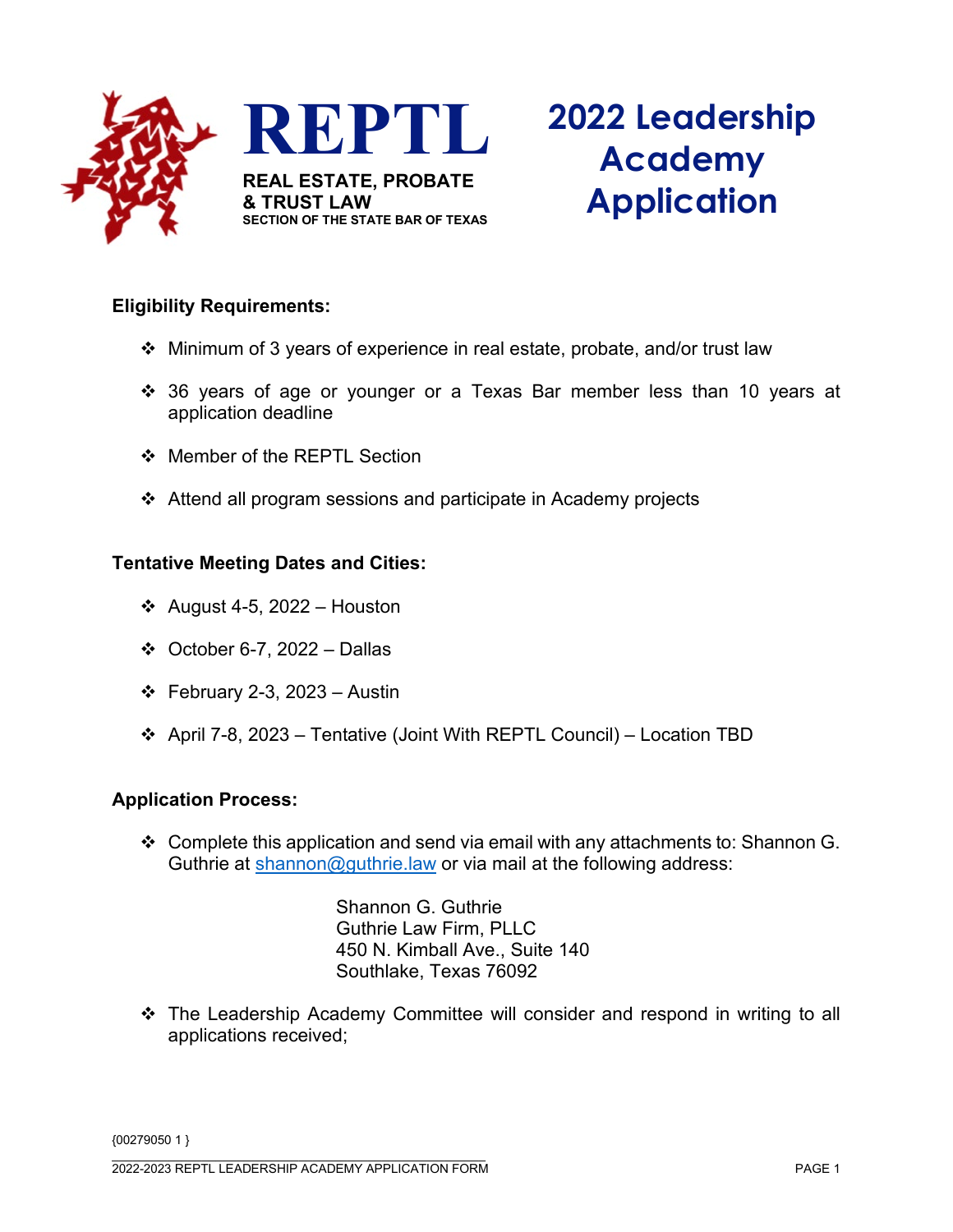- $\div$  Payment of a \$750.00 registration fee is due immediately upon acceptance into Leadership Academy (Financial Aid is available for the registration fee, if needed, by submitting the separate Financial Aid Application. For information, please contact Shannon G. Guthrie at (214) 206-9289, or by email at [shannon@guthrie.law\)](mailto:shannon@guthrie.law); and
- Each participant will be responsible for his/her own travel and hotel costs to the meetings and for providing a colored headshot for the Academy's use for print medium and social media, including the REPTL website.

# *DEADLINE TO APPLY: APRIL 1, 2022 @ 11:59 P.M.*

## *APPLICATIONS RECEIVED AFTER THIS DATE WILL NOT BE CONSIDERED FOR ADMISSION INTO THE CLASS.*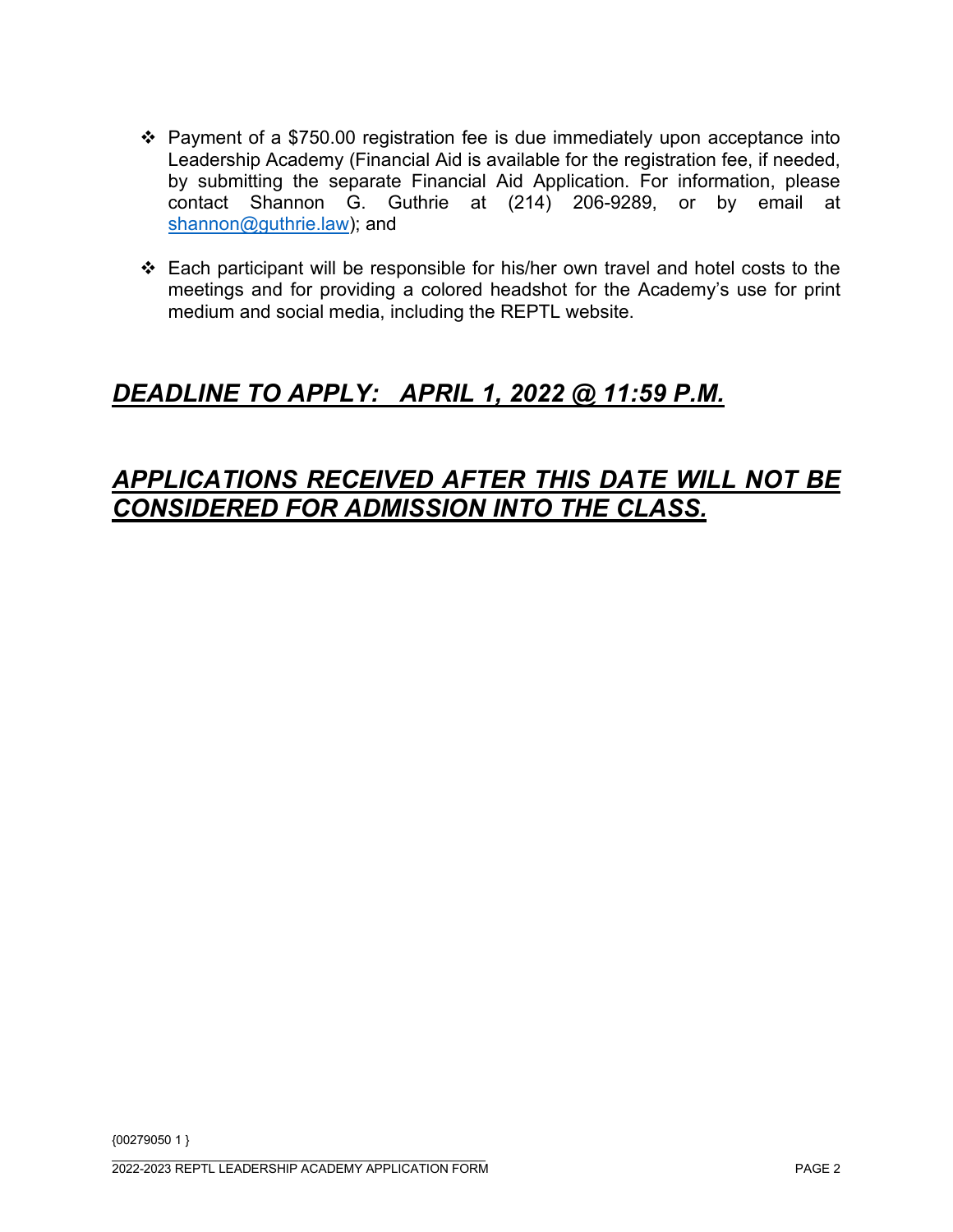## **Personal Information**

| <b>First Name</b>                                   | Middle Initial  | Last Name                                    |
|-----------------------------------------------------|-----------------|----------------------------------------------|
| Firm Name                                           |                 |                                              |
| <b>Firm Mailing Address</b>                         |                 |                                              |
| City                                                | <b>State</b>    | Zip                                          |
| <b>Office Phone Number</b>                          |                 | Mobile Number                                |
| <b>Email Address</b>                                |                 |                                              |
| <b>State Bar Number</b>                             | Gender:<br>Male | Female                                       |
| <b>Work Experience</b>                              |                 |                                              |
| Date of Licensing and Jurisdiction:                 |                 |                                              |
| Majority Area of Practice (please select only one): |                 |                                              |
| <b>Real Estate</b><br><b>Trust</b>                  | Probate         |                                              |
| Years Practiced in subject area:                    |                 |                                              |
| Summarize Your Work History (or Attach Resume):     |                 | <u> 1980 - Jan Samuel Barbara, martin di</u> |
|                                                     |                 |                                              |
|                                                     |                 |                                              |